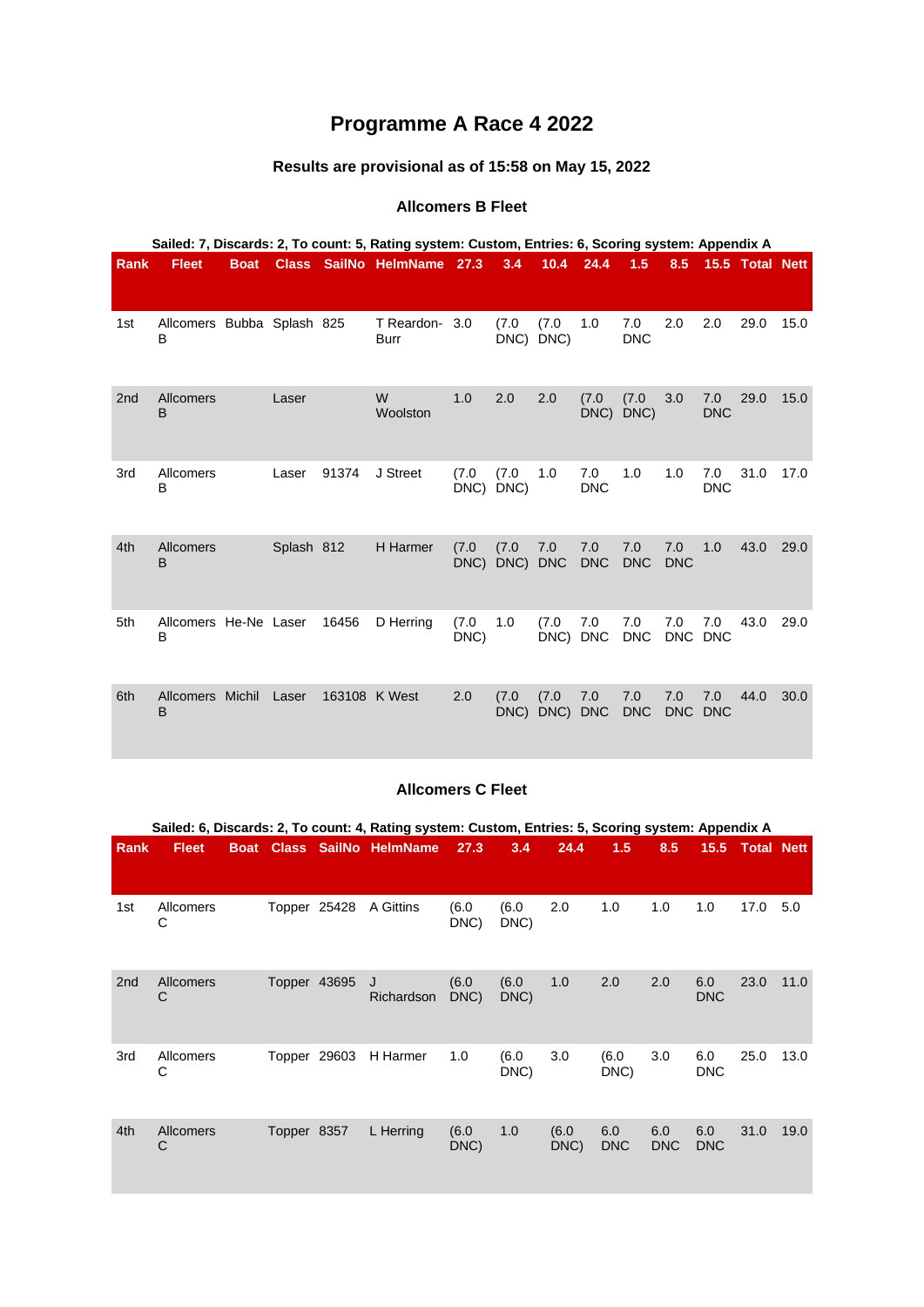| <b>Rank</b> | <b>Fleet</b> |  | Boat Class SailNo HelmName 27.3 3.4 24.4 1.5 8.5 15.5 Total Nett |              |               |            |                        |  |           |  |
|-------------|--------------|--|------------------------------------------------------------------|--------------|---------------|------------|------------------------|--|-----------|--|
| 5th         | Allcomers    |  | Topper 37130 J Herring                                           | (6.0<br>DNC) | (6.0)<br>DNC) | 6.0<br>DNC | 6.0 6.0 2.0<br>DNC DNC |  | 32.0 20.0 |  |

#### **Rebel/YBOD Fleet**

|                 | Sailed: 4, Discards: 1, To count: 3, Rating system: Custom, Entries: 5, Scoring system: Appendix A |                   |                 |    |                              |               |               |              |                   |                   |      |  |  |
|-----------------|----------------------------------------------------------------------------------------------------|-------------------|-----------------|----|------------------------------|---------------|---------------|--------------|-------------------|-------------------|------|--|--|
| Rank            | <b>Fleet</b>                                                                                       | <b>Boat</b>       |                 |    | <b>Class SailNo HelmName</b> | 3.4           | 10.4          | 8.5          | 15.5              | <b>Total Nett</b> |      |  |  |
| 1st             | Rebel/YBOD                                                                                         | Rebel<br>Queen    | Rebel R12       |    | K West                       | 2.0           | 2.0           | (6.0<br>DNC) | 2.0               | 12.0              | 6.0  |  |  |
| 2 <sub>nd</sub> | Rebel/YBOD                                                                                         | <b>Rebel Maid</b> | Rebel           | R4 | K Edwards                    | 1.0           | (6.0)<br>DNC) | 1.0          | 6.0<br><b>DNC</b> | 14.0              | 8.0  |  |  |
| 3rd             | Rebel/YBOD                                                                                         | Rebel<br>Rascal   | Rebel R15       |    | R Storey                     | (6.0)<br>DNC) | 6.0 DNC       | 6.0 DNC      | 1.0               | 19.0              | 13.0 |  |  |
| 4th             | Rebel/YBOD Rosy Wave                                                                               |                   | <b>YBOD 120</b> |    | A Fields                     | (6.0)<br>DNC) | 1.0           | 6.0 DNC      | 6.0<br><b>DNC</b> | 19.0              | 13.0 |  |  |
| 5th             | Rebel/YBOD                                                                                         | Silver<br>Cloud   | YBOD 74         |    | K<br>Saunders                | (6.0)<br>DNC) | 3.0           | 6.0 DNC      | 6.0<br><b>DNC</b> | 21.0              | 15.0 |  |  |

### **Reedling/Yeoman Fleet**

|                 | Sailed: 6, Discards: 2, To count: 4, Rating system: Custom, Entries: 9, Scoring system: Appendix A |                     |                  |                 |                 |                |                |      |                |                    |                    |                   |      |
|-----------------|----------------------------------------------------------------------------------------------------|---------------------|------------------|-----------------|-----------------|----------------|----------------|------|----------------|--------------------|--------------------|-------------------|------|
| Rank            | <b>Fleet</b>                                                                                       | <b>Boat</b>         | <b>Class</b>     |                 | SailNo HelmName | 27.3           | 3.4            | 10.4 | 24.4           | 8.5                | 15.5               | <b>Total Nett</b> |      |
| 1st             | Reedling/Yeoman Folly Too                                                                          |                     | Yeoman           | Y162            | C Bolton        | (10.0)<br>DNC) | 2.0            | 2.0  | 1.0            | 1.0                | (10.0<br>DNC)      | 26.0              | 6.0  |
| 2 <sub>nd</sub> | Reedling/Yeoman Osiris                                                                             |                     | Reedling         | RK <sub>6</sub> | J Pettit        | 1.0            | (10.0)<br>DNC) | 1.0  | (10.0)<br>DNC) | 2.0                | 10.0<br><b>DNC</b> | 34.0              | 14.0 |
| 3rd             | Reedling/Yeoman                                                                                    | <b>Blue</b><br>Moon | Allcomers K<br>A |                 | Q Stewart       | (10.0)<br>DNC) | 3.0            | 4.0  | (10.0<br>DNC)  | 3.0                | 4.0                | 34.0              | 14.0 |
| 4th             | Reedling/Yeoman Two C                                                                              | Sons                | Yeoman           | Y70             | P Clarke        | (10.0)<br>DNC) | 1.0            | 3.0  | (10.0<br>DNC)  | 10.0<br><b>DNC</b> | 1.0                | 35.0              | 15.0 |